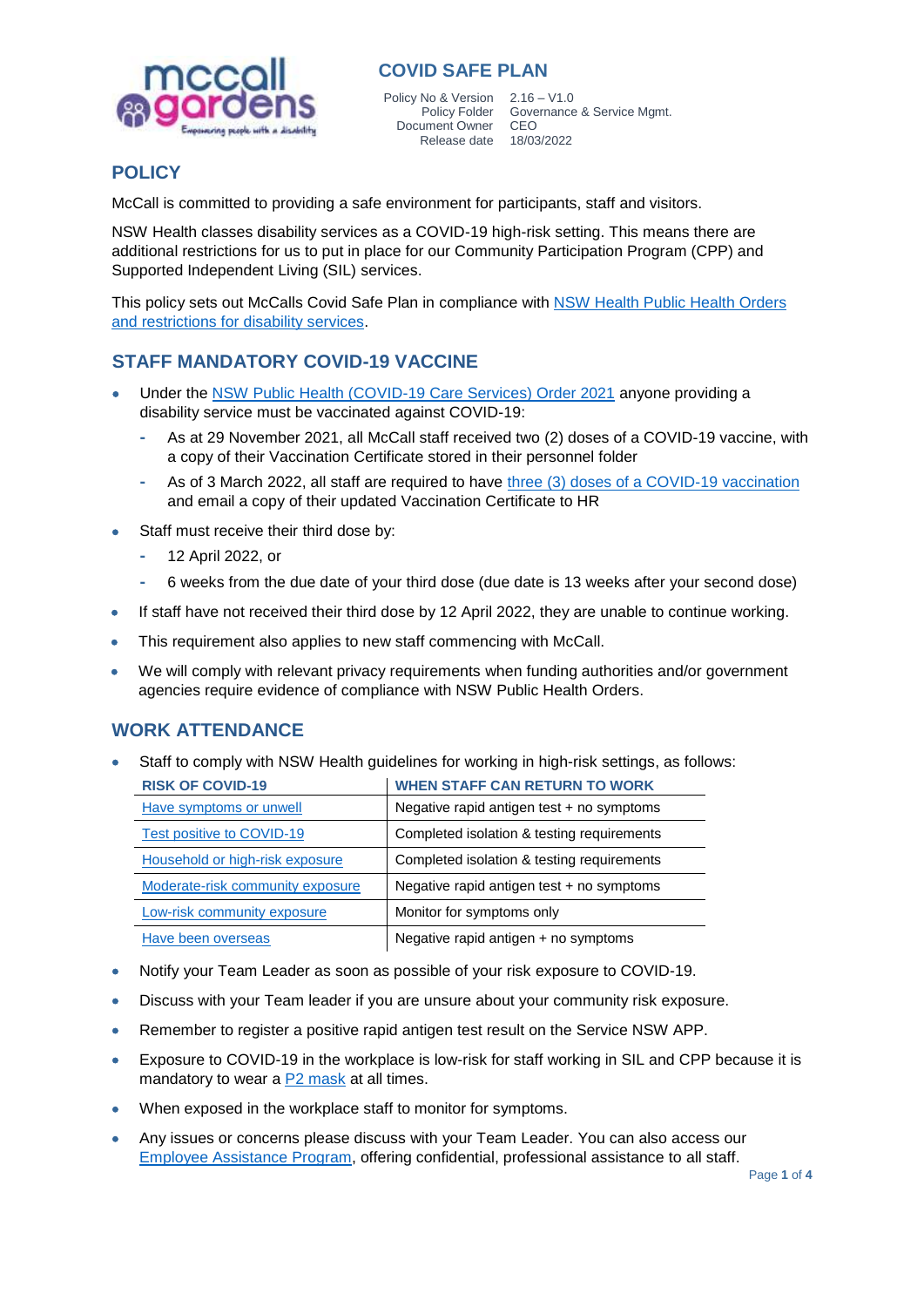

Policy No & Version 2.16 – V1.0 Document Owner CEO

Policy Folder Governance & Service Mgmt. Release date 18/03/2022

## **PRACTISE COVID SAFE MEASURES**

- All staff are responsible for implementing COVID safe measures:
	- **-** Perform [hand hygiene](file://///mccall.local/mcg/Data/Common/Quality%20Management%20System/7.%20Appendices/A3.7.1-Performing-Hand-Hygiene-Poster.pdf) frequently and correctly
	- **-** Ensure hand sanitiser is available near entry points, key locations and when serving food
	- **-** Practise [cough and sneeze etiquette](file://///mccall.local/mcg/Data/Common/Quality%20Management%20System/7.%20Appendices/A3.7.2-Respiratory-Hygiene-&-Cough-Etiquette-A3-Poster.pdf) by using a tissue, or your elbow not your hands
	- **-** Where possible physically distance (1.5m) from others and avoid crowds.
	- **-** Avoid touching your face and shaking hands with others
	- **-** Keep windows and doors open to improve ventilation where possible
	- **-** Regularly clean high-traffic areas, workstations, high-touch points and shared equipment
	- **-** After using a company vehicle wipe door handles, car seats, steering wheel and windows

## **INFECTION PREVENTION & CONTROL (IPC) PRECAUTIONS**

- Staff to implement IPC precautions in compliance with our [IPC Policy](file://///mccall.local/mcg/Data/Common/Quality%20Management%20System/3.%20Work%20Health%20&%20Safety/3.7%20Infection%20Prevention%20&%20Control.pdf)
- Team Leaders are the IPC Lead for their service and must ensure:
	- **-** sufficient stocks of hand sanitiser and Personal Protective Equipment
	- **-** PPE stations set up for staff

#### **SIL SERVICES**

- All staff and visitors are required to wear a mask**:**
	- **-** Staff must wear a [P2 mask](file://///mccall.local/mcg/Data/Common/Quality%20Management%20System/7.%20Appendices/A3.7.4-Fit-checking-P2-N95%20Masks-Poster.pdf) at all times
	- **-** Anyone visiting a resident must wear a [surgical mask](file://///mccall.local/mcg/Data/Common/Quality%20Management%20System/7.%20Appendices/A3.7.5-How-to-wear-a-face-mask-safely-poster.pdf)
	- **-** Practitioners visiting residents must wear a P2 mask
	- **-** Anyone conducting house maintenance or services must wear a surgical mask.
- Display visitor entry requirements and QR code at the front door.
- Staff and visitors (excluding emergency services) must check-in using the Service NSW App.
- Each resident can have 2 vaccinated visitors per day (does not include GP or house maintenance/services), with each visitor required to:
	- **-** book their visit in advance
	- **-** show proof of vaccination when checking-in
- Staff to record visits on the [booking form](file://///mccall.local/mcg/Data/Common/Quality%20Management%20System/7.%20Appendices/A2.17.1-SIL%20Visitor%20Booking%20Form.docx) displayed near the front door.

| As per NSW guidelines for high-risk settings, visitors must not enter for the following reasons: |                                |  |  |
|--------------------------------------------------------------------------------------------------|--------------------------------|--|--|
| DICK OF COUD 40                                                                                  | <b>MUEL MOTODO CAN DETUDAL</b> |  |  |

| <b>RISK OF COVID-19</b>          | <b>WHEN VISITORS CAN RETURN</b>                           |
|----------------------------------|-----------------------------------------------------------|
| Have symptoms or unwell          | No symptoms + negative rapid antigen test prior to visit  |
| <b>Test positive to COVID-19</b> | After leaving isolation plus a further 3 days             |
| Household or high-risk exposure  | After leaving isolation plus a further 7 days             |
| Moderate-risk exposure           | After 7 days + negative rapid antigen test prior to visit |
| Low-risk exposure                | No symptoms + negative rapid antigen prior to visit       |
| Have been overseas               | After 7 days + negative rapid antigen test prior to visit |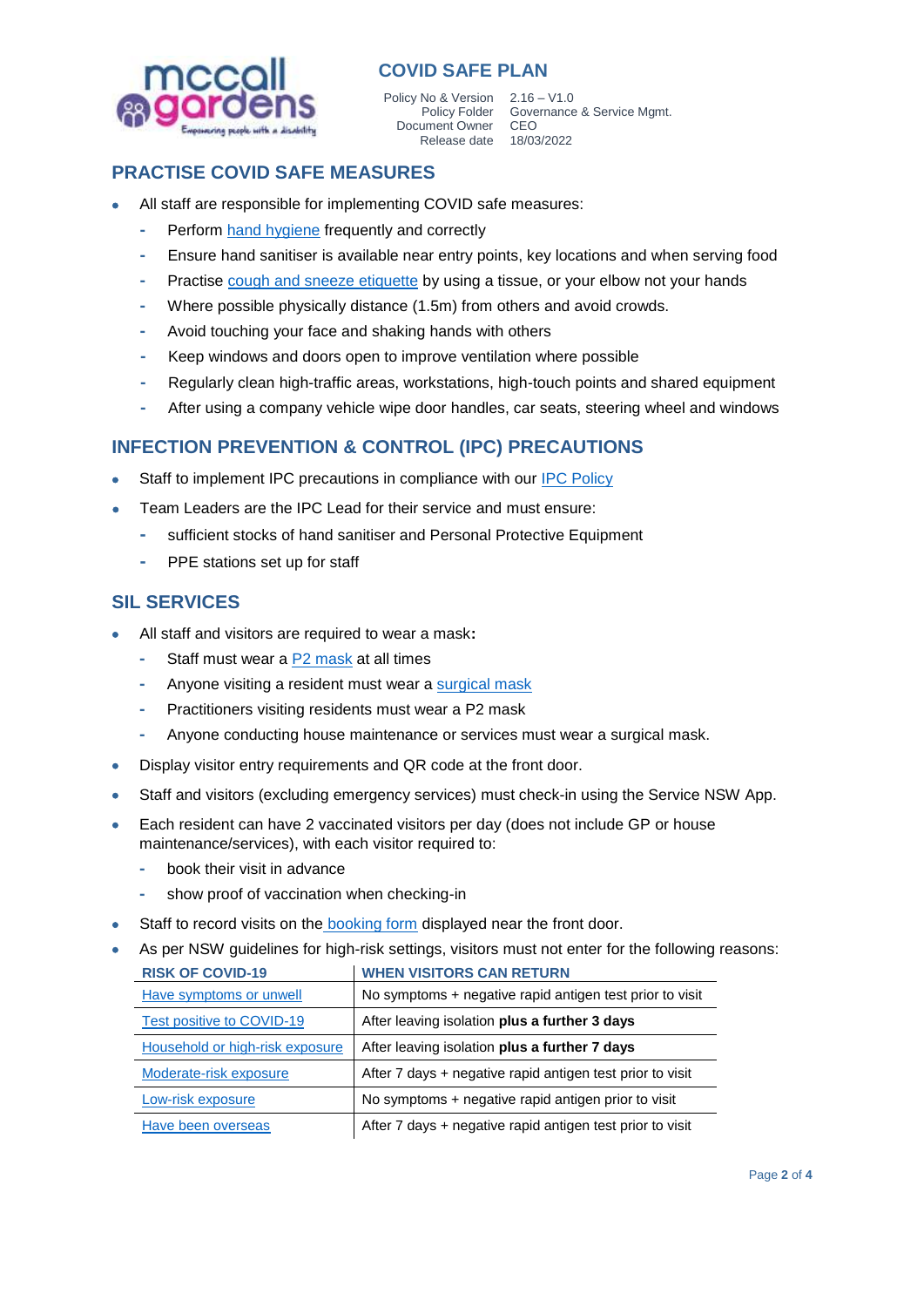

Policy No & Version 2.16 – V1.0 Document Owner CEO Release date 18/03/2022

Policy Folder Governance & Service Mgmt.

- Encourage and support residents to practise COVID safe measures.
- Residents should get their third dose of a COVID-19 vaccine as soon as they are eligible for one. Once administered this needs recording in [EMMA](https://emma.compactcare.com.au/#!/signin) in the resident's vaccinations section.
- As per NSW Guidelines, residents must not leave their home (except for emergencies) or have visitors (excluding GP & emergency services) for the following reasons:

| <b>RISK OF COVID-19</b>          | <b>WHEN RESIDENTS CAN LEAVE OR HAVE VISITORS</b>       |
|----------------------------------|--------------------------------------------------------|
| Have symptoms or unwell          | Negative rapid antigen test $+$ no symptoms            |
| <b>Test positive to COVID-19</b> | Completed isolation & testing requirements             |
| Household or high-risk exposure  | Completed isolation & testing requirements             |
| Moderate-risk exposure           | Negative rapid antigen test + no symptoms              |
| Low-Moderate risk exposure       | Monitor for symptoms only                              |
| Have been overseas               | Negative rapid antigen test within 24 hours of arrival |

- When unable to have visitors, support the resident to maintain social contact on-line.
- For a resident returning from social leave, risk assess their COVID-19 exposure and implement [IPC precautions](file://///mccall.local/mcg/Data/Common/Quality%20Management%20System/3.%20Work%20Health%20&%20Safety/3.7%20Infection%20Prevention%20&%20Control.pdf) and rapid antigen testing as required (see table below).
- For residents returning from hospital, check the hospital treating team has medically screened and risk assessed the resident for COVID-19 prior to their discharge. If not, perform a rapid antigen test on their return.
- When a resident tests positive from a rapid antigen test, staff can register the result on their behalf by selecting the 'continue as guest' option on the Service NSW portal.
- When unable to perform a rapid antigen test, support the resident to obtain a PCR test.
- Team Leader to notify the resident's family and GP when testing positive or isolating.
- Follow GP instructions and routinely monitor the resident's temperature and oxygen saturation levels. Inform the GP when temperature above 37.5 degrees and/or oxygen levels below 95%.
- In addition to staff wearing P2 masks, implemen[t IPC precautions](file://///mccall.local/mcg/Data/Common/Quality%20Management%20System/3.%20Work%20Health%20&%20Safety/3.7%20Infection%20Prevention%20&%20Control.pdf) as per our [IPC Policy:](file://///mccall.local/mcg/Data/Common/Quality%20Management%20System/3.%20Work%20Health%20&%20Safety/3.7%20Infection%20Prevention%20&%20Control.pdf)

| <b>RESIDENT EXPOSURE</b> |                      | <b>IPC PRECAUTIONS</b>                           |
|--------------------------|----------------------|--------------------------------------------------|
| <b>GREEN</b>             | Low-risk             | Standard                                         |
| <b>BLUE</b>              | Moderate-risk        | Standard                                         |
| <b>PURPLE</b>            | Symptoms             | Standard + Combined Contact + Droplet            |
| <b>ORANGE</b>            | House-hold-High-risk | Standard + Combined Contact + Droplet            |
| <b>RED</b>               | Tests positive       | Standard + Combined Contact + Droplet + Airborne |

- Team Leader to conduct risk assessment on how best to isolate resident/s as per our [IPC Policy.](file://///mccall.local/mcg/Data/Common/Quality%20Management%20System/3.%20Work%20Health%20&%20Safety/3.7%20Infection%20Prevention%20&%20Control.pdf)
- In a red house, staff to wear full PPE at all times and to don PPE before entering the house and doff PPE after exiting to prevent accidental exposure.
- Operations Manager or delegate to report COVID-19 cases as required to:
	- **-** Local Public Health Unit: notification email
	- **-** NDIS Commission: [on-line notification form](https://www.ndiscommission.gov.au/providers/notice-changes-events/notification-covid-19)
	- **-** NDIA: notification email
	- **-** Safe Work NSW: [on-line notification form](https://www.safework.nsw.gov.au/resource-library/COVID-19-Coronavirus)